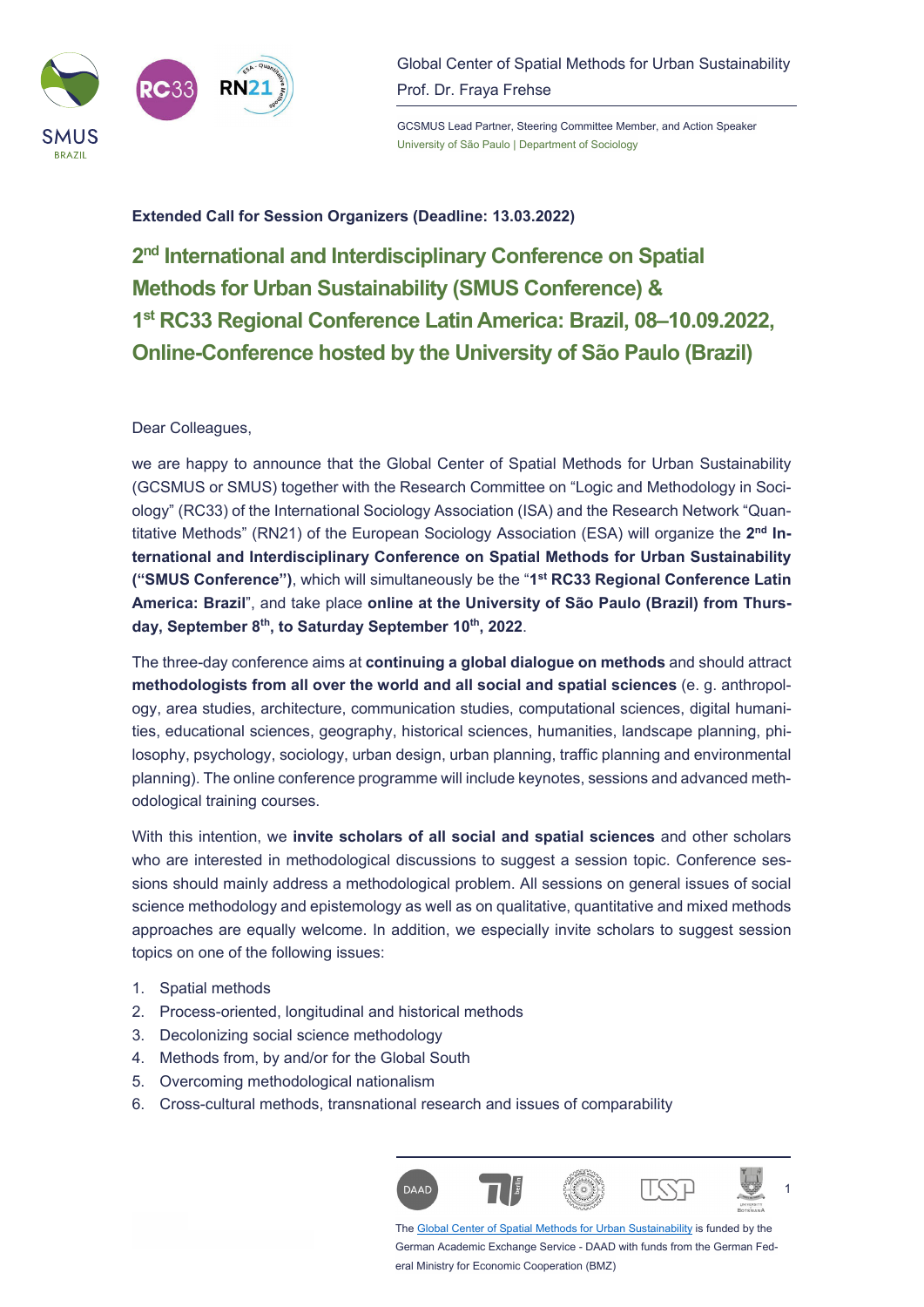





- 7. Quantitative methods
- 8. Qualitative methods
- 9. Mixed methods
- 10. Strategies of data collection, storage and access
- 11. Digital methods, big data and digital humanities
- 12. Mobile, arts- and/or design-based methods
- 13. Interdisciplinary and/or transdisciplinary, participatory and/or collaborative research methods
- 14. Applied research methods for urban design, urban planning, traffic planning and environmental planning
- 15. Evaluation methods and methods of scientific validation
- 16. Research ethics
- 17. Methodological issues relevant for specific research topics (for example, urban research, sustainability research, social housing, crime and public safety, or spatial inequalities concerning gender, race and/or ethnicity)

If you are interested in **organizing a session**, please **submit an English-language proposal** containing the following information to SMUS Brazil 2022 via

https://forms.gle/X66q3gKxWFDAwxko9 **by 13.03.2022**:

- Session Title
- Session Organizer(s) (= name(s), email address(es), institutional affiliation(s))
- 500-Word Abstract (= short description of the proposed session and the kind of expected papers)

If you do not receive an acknowledgement of submission within three working days, please resend your submission. The conference organizers will inform you by 23.03.2022 if your session has been accepted. Please note that all sessions must adhere to the **rules of session organization** as in the RC33 statutes and GCSMUS Objectives (**see below**).

Please find more information on the above institutions on the following websites:

- Global Center of Spatial Methods for Urban Sustainability (GCSMUS): https://gcsmus.org/
- Subscription to the GCSMUS Newsletter: https://lists.tu-berlin.de/mailman/listinfo/mes-smusnews
- ISA RC33: http://rc33.org/
- ESA RN21: www.europeansociology.org/research-networks/rn21-quantitative-methods
- University of São Paulo: https://www5.usp.br

## Please also kindly **forward this call to anybody to whom it might be of interest**.

Best wishes,

Fraya Frehse Nina Baur University of São Paulo **Technische Universität Berlin** Brazil **Brazil** Germany

GCSMUS Brazil Lead Partner GCSMUS Director & RC33 Past President